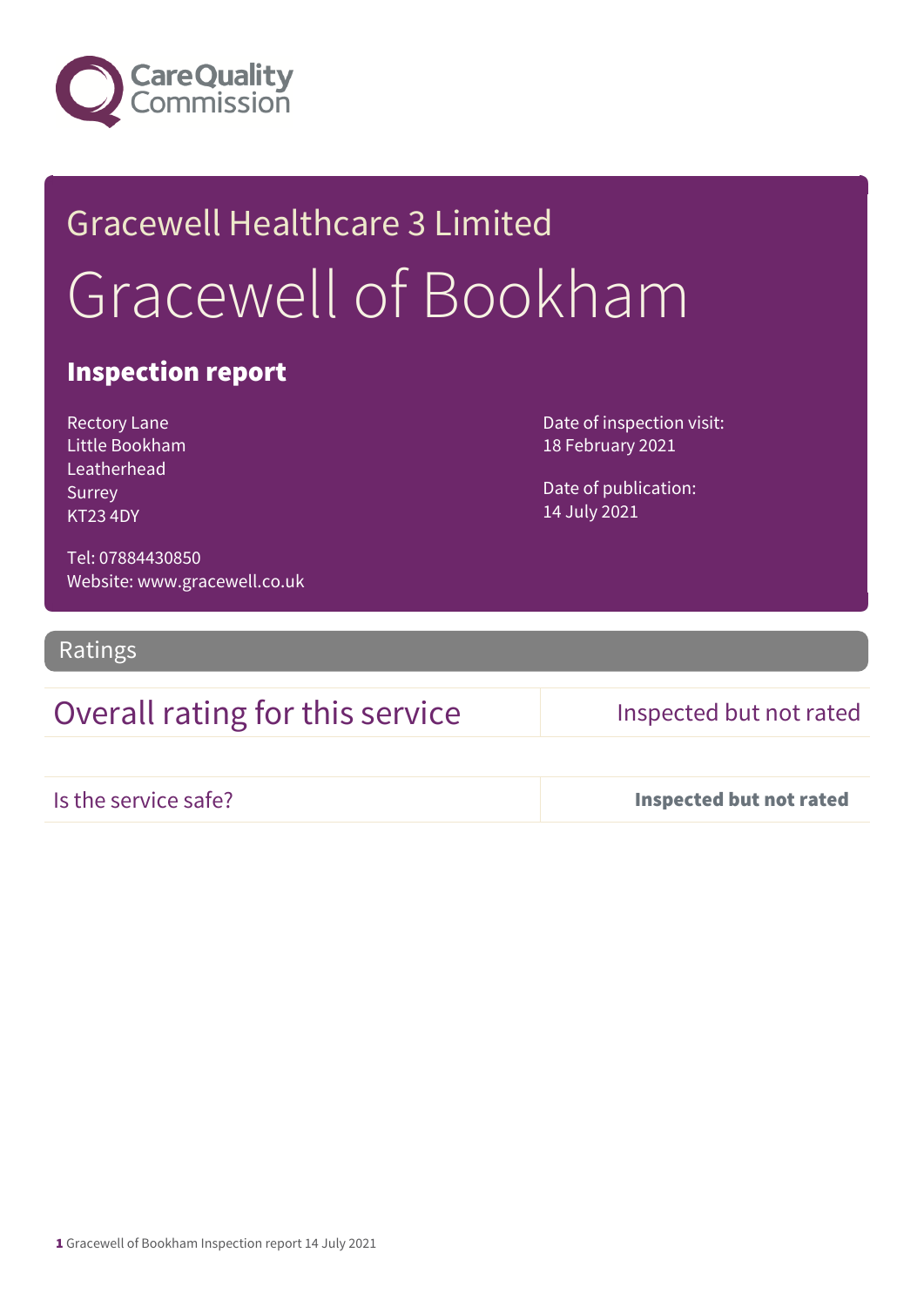## Summary of findings

### Overall summary

Gracewell of Bookham is a 'care home' providing personal and nursing care for up to 70 people. The service is provided in one adapted building which is divided into three wings, each with their own lounge and dining area. At the time of our inspection 54 people were living at the service.

We found the following examples of good practice.

• Enhanced visiting processes in place and being reviewed to keep in line with Government guidance. This ensured that people who had been identified as struggling through the pandemic or showing any distressed behaviour had been able to have access to visitors. Each visit through the pandemic was risk assessed on an individual basis to ensure people and relatives were kept safe.

• There was a high level of communication with people and relatives through the pandemic. The registered manager had provided updates on a regular basis to relatives around any outbreaks and provided updates on people's health and wellbeing to relatives. The registered manager was able to obtain additional feedback and ideas from people's relatives on ways to encourage people through the pandemic to keep it as person-centred as possible.

• The provider set up a Covid-19 taskforce which provided support to all the services in the organisation. The taskforce concentrated on ensuring all Government guidance was passed through to services. The taskforce also reviewed how each service had been responding and provided support and guidance around all areas such as human resources, management, dining and policy changes.

• The registered manager involved staff with the daily management around Covid-19. A staff member had taken on the responsibility of Covid-19 coordinator within the home. This staff member was responsible for monitoring daily tasks such as Covid-19 testing with people and relatives. This ensured any identified actions were identified in a timely manner and brought to the attention of the registered manager to be actioned.

• During any outbreaks of Covid-19 in the home it had been possible to split the home into zones to minimize the spread of infection. If needed these zones could also be split further to ensure there was no mix of residents who had tested positive and those who had tested negative.

• Any potential admission into the home were part of a robust management process to ensure all details had been obtained to be able to complete an individual risk assessment prior to attending the home. Any new admissions into the home were also subject to a 14-day isolation period and regular testing as per Government guidance.

• The registered manager had ensured there was plenty of personal protective equipment (PPE) available to staff. Staff had been observed safely using PPE within the home. PPE stations had been set up outside of rooms and discreet, yet clear signage was on display to remind staff of the people who were isolating within their rooms.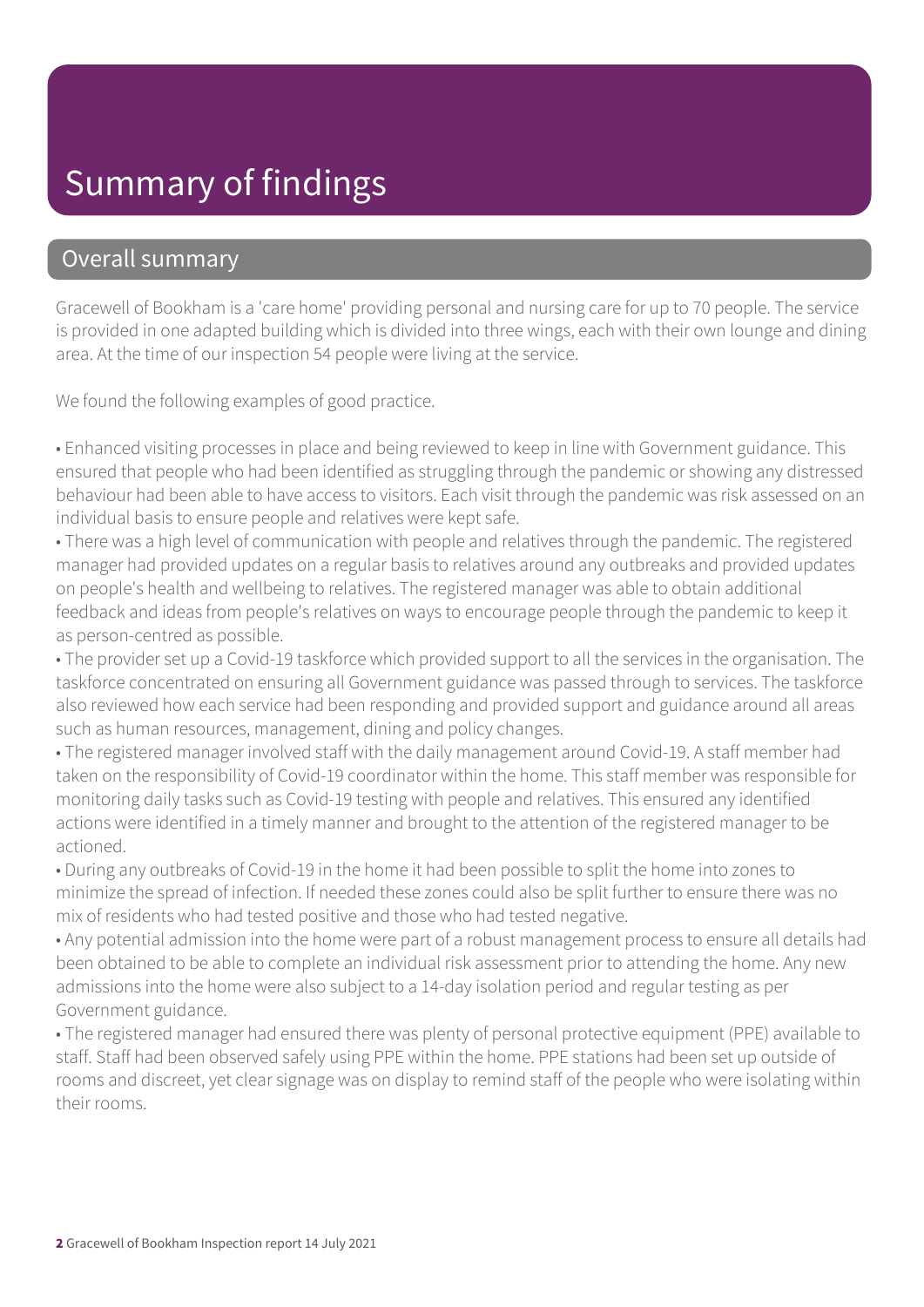### The five questions we ask about services and what we found

We always ask the following five questions of services.

Further information is in the detailed findings below.

Is the service safe? Inspected but not rated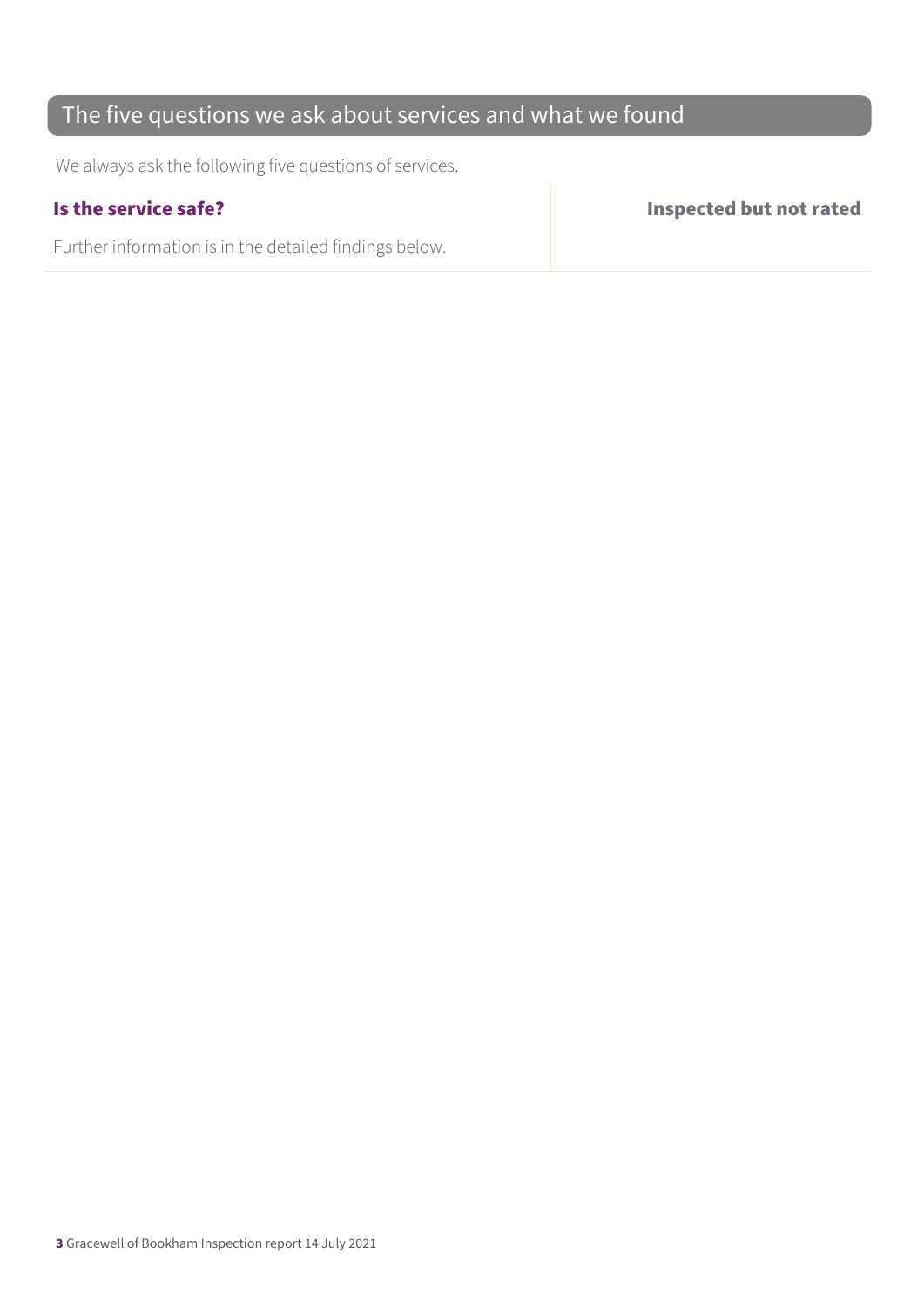

# Gracewell of Bookham Detailed findings

## Background to this inspection

We carried out this inspection under Section 60 of the Health and Social Care Act 2008 as part of our regulatory functions. This inspection was planned to check whether the provider is meeting the legal requirements and regulations associated with the Health and Social Care Act 2008. We visited the service due to a number of previous outbreaks of Covid-19 within the home. This was a targeted inspection looking at the infection control and prevention measures the provider has in place. This inspection took place on 18 February 2021 and was announced.